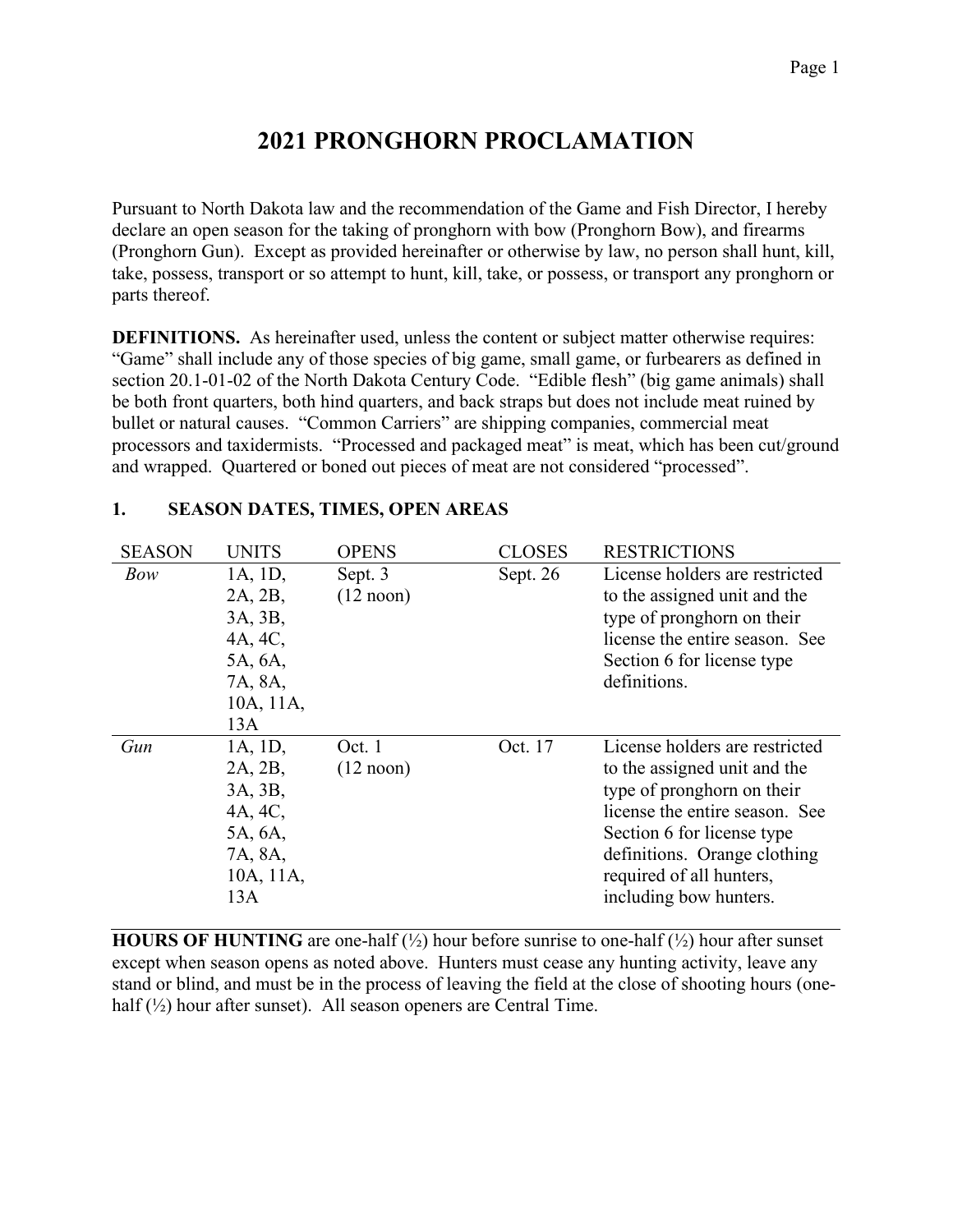## **2. ELIGIBILITY**

Only North Dakota residents are eligible for a license.

## **3. LICENSES**

Licenses are nontransferable. No person may give, barter, or sell an issued license to another person.

Licenses are issued by a weighted lottery drawing among eligible applicants as prescribed by the Director. After the initial lottery, remaining licenses will be issued as prescribed by the Director.

Licenses are valid, until filled, during any open season. License holders may take and possess one pronghorn of the type and in the unit specified on their license.

**Fees –** The appropriate fee must accompany all applications.

## **4. FIREARMS AND ARCHERY EQUIPMENT**

**A. Bow Season – Section 1a:** A bow must be pulled, held, and released by hand. Any release aid may be used providing it is hand operated, the shooter supports the draw weight of the bow, and the release is not attached to any part of the bow other than the bowstring. Arrows capable of causing damage or injury to the animal in excess of that inflicted by the cutting edges of the broadhead, are prohibited while hunting big game with a bow (e.g., explosive arrow points, arrows tipped with drugs or chemicals, and pneumatic or hydraulic shafts are illegal). No firearms, except handguns, may be in the hunter's possession while hunting during the pronghorn bow season. However, handguns may not be used in any manner to assist in the harvest of a pronghorn during the pronghorn bow season. Crossbows are not legal, except with a permit from the North Dakota Game and Fish Department Director.

**Bow Season – Section 1b:** A compound bow used for hunting pronghorn must have at least 35 pounds of draw at 28 inches or less draw length. Recurve and long bows used for hunting pronghorn must have at least 35 pounds of draw at 28 inches. Arrows must be at least 24 inches long, tipped with a metal broadhead, with at least two sharp cutting edges, and have a cutting diameter of at least ¾ inch (i.e., not able to pass through a  $\frac{3}{4}$  inch ring). It is illegal to hunt big game with barbed arrows (barbed refers to an arrowhead with any fixed portion of the rear or trailing edge of the arrowhead forming an angle less than 90 degrees with the shaft). Broadheads with mechanical or retractable blades not manufactured to stay open are legal. Telescopic sights, range finding devices, battery-powered or electronically lighted sights or other electronic devices attached to bow, or the arrow, are not permitted. Exception: a lighted nock and recording devices which do not aid in range finding, sighting or shooting the bow are permitted. Handheld range finding devices are legal. When permitted, crossbows must: a) have a minimum draw weight of 75 pounds, b) be equipped with a working safety to prevent accidental firing, c) use arrows or bolts at least 14 inches in length. Crossbows equipped with pistol grips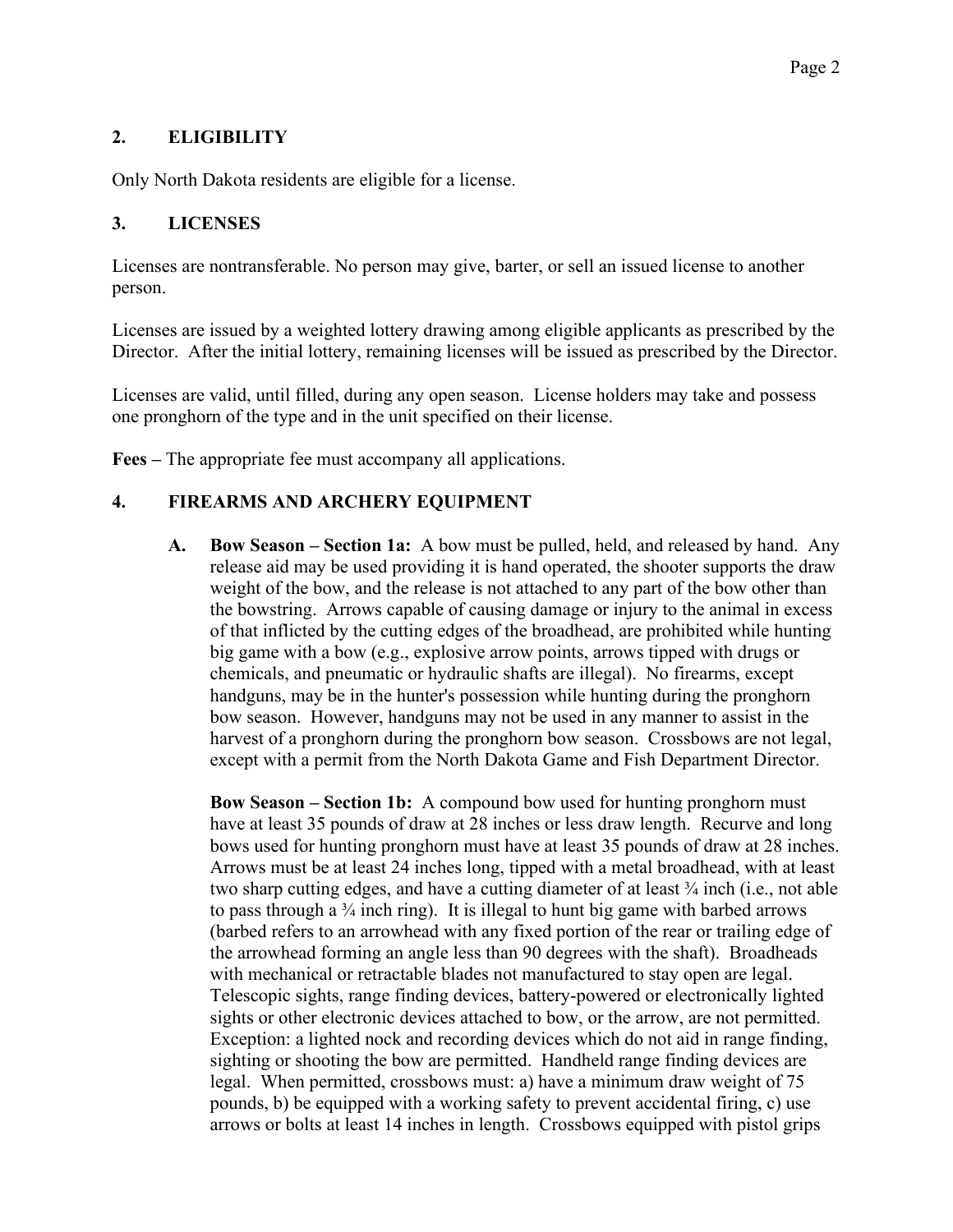and designed to be fired with one hand are illegal. Crossbow hunters may use telescopic, battery powered or electronically lighted sights not exceeding a maximum power of eight, but must comply with all other archery equipment regulations listed above.

**B. Gun Season:** Centerfire rifles of .22 to .49 caliber and muzzleloading rifles of .45 caliber or larger are legal for pronghorn. Centerfire rifles of .50 caliber or larger using smokeless powder with a case length of greater than 3.5 inches are prohibited. Rifled slugs, or patched round balls, of 20 gauge or larger are legal for shotguns and muzzleloading shotguns. Minimum barrel length of shotguns is 18 inches. Handguns must have a minimum barrel length of 4 inches and be .35 caliber or larger. In addition, any centerfire handgun designed to fire a legal rifle cartridge shall be legal. Muzzleloading handguns must be .50 caliber or larger. Fully automatic firearms, full metal jacketed bullets, which are non-expanding, as well as altered projectiles are prohibited. All legal bow equipment as listed above in the bow season sections shall be legal during the pronghorn gun season. Pre-charged pneumatic air guns, charged from an external high compression source such as an air compressor, air tank or an external hand pump are legal for pronghorn but must fire a projectile (excluding air bolts) of at least .35 caliber in diameter and at least 150 grains in weight with a minimum muzzle velocity of 600 feet per second.

**Americans with Disabilities –** The Director may make reasonable accommodations to comply with the Americans with Disabilities Act.

## **5. AIRCRAFT, MOTOR-DRIVEN VEHICLES, AND LIGHTS**

It shall be illegal to use all types of aircraft, manned or unmanned, for spotting game 72 hours prior to and during the hunting season. A licensee cannot hunt the same day they are airborne over their hunting unit with the exception of their scheduled passenger airline flight. It is illegal to drive, concentrate, rally, raise, stir up, or disturb game with all types of aircraft, manned or unmanned.

Motor-driven vehicles may not be used to pursue game. Motor-driven vehicles may not be used to retrieve a big game animal until the animal has been taken into possession and legally tagged.

It is illegal to shoot with bow and arrow or firearm while in or on a motor-driven vehicle.

No person may use a motor-driven vehicle in the process of hunting big game or aid another in the process of hunting big game unless the motor-driven vehicle is on an established trail.

Unless otherwise authorized under N.D.C.C., no person may carry a firearm with a cartridge in the chamber in or on a motor-driven vehicle while hunting big game animals. The entire cylinder of a revolver is considered the chamber, requiring the revolver to be completely unloaded. Handguns with removable magazines or clips must have the magazine or clip removed from the firearm if the magazine or clip contains any loaded shells.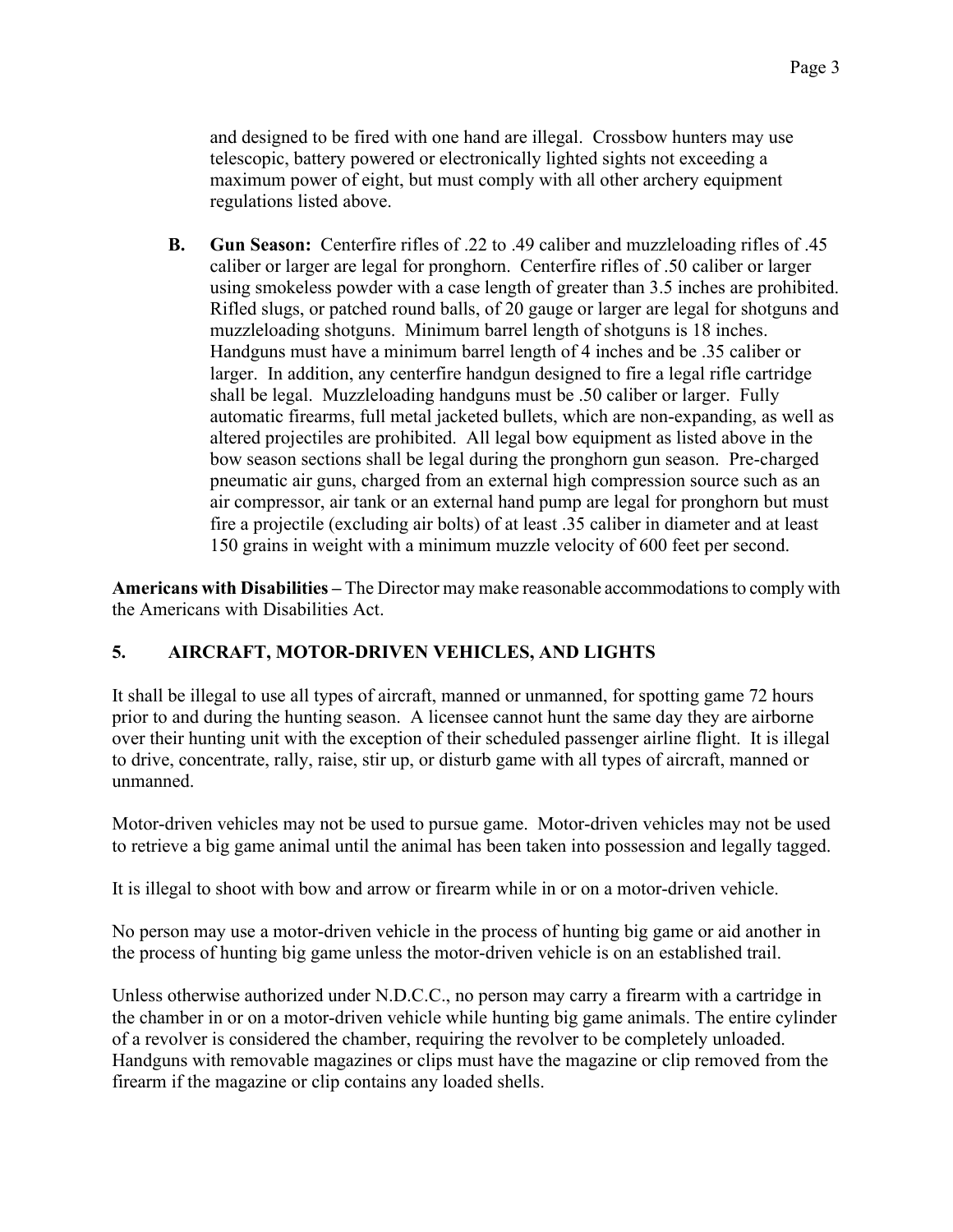It is illegal to carry any muzzleloading firearm in or on a motor-driven vehicle with a percussion cap or primer on the nipple or powder in the flash pan.

No person may use motor-driven vehicles on North Dakota Game and Fish Department Conservation PLOTS (**P**rivate **L**and **O**pen **T**o **S**portsmen) property. These areas have been entrusted to the public for walking access through written agreements by private landowners. The boundaries of these properties are described in the North Dakota Game and Fish Department's annual PLOTS Guide and on-site by large yellow triangular signs.

It shall be illegal to engage in shining for big game with any artificial light for the purpose of locating or observing big game between sunset of one day and sunrise of the next.

Use of night vision equipment, electronically enhanced light gathering optics or thermal imaging equipment for locating or hunting game is prohibited.

# **6. BAG LIMIT**

License holders may take and possess one pronghorn of the type and in the unit specified on their license. (See Section 1)

## **Definition of License Types**

Doe or Fawn only **–** a pronghorn without a black "cheek patch" or with horns shorter than its ears.

Any pronghorn **–** a pronghorn of any age or sex.

# **7. TAGGING REQUIREMENTS**

IMMEDIATELY after an animal has been killed, the hunter must indicate the date of kill by cutting out the appropriate month and day from the tag provided with the license and attach it to the base of the horn on male pronghorn or in a slit in the ear on female pronghorn, to prevent its removal.

In no case is it legal to possess or transport an animal unless it is properly tagged. The meat tag must remain with the edible flesh during any transportation and until it is cut up and packaged as food. No person may re-use or attempt to re-use any tag issued. Tags are not transferable.

When any part of an animal is mounted, if the tag is removed from the horns or ear, the tag must be securely fastened to the back or bottom of the mount and remain there.

## **8. TRANSPORTATION AND STORAGE**

License holders must accompany their game animal, or parts thereof, (excluding hide) during transportation. Except that a permit for the transportation of game may be issued by the Department upon request. Game may be shipped by common carrier in receipt of proper bill of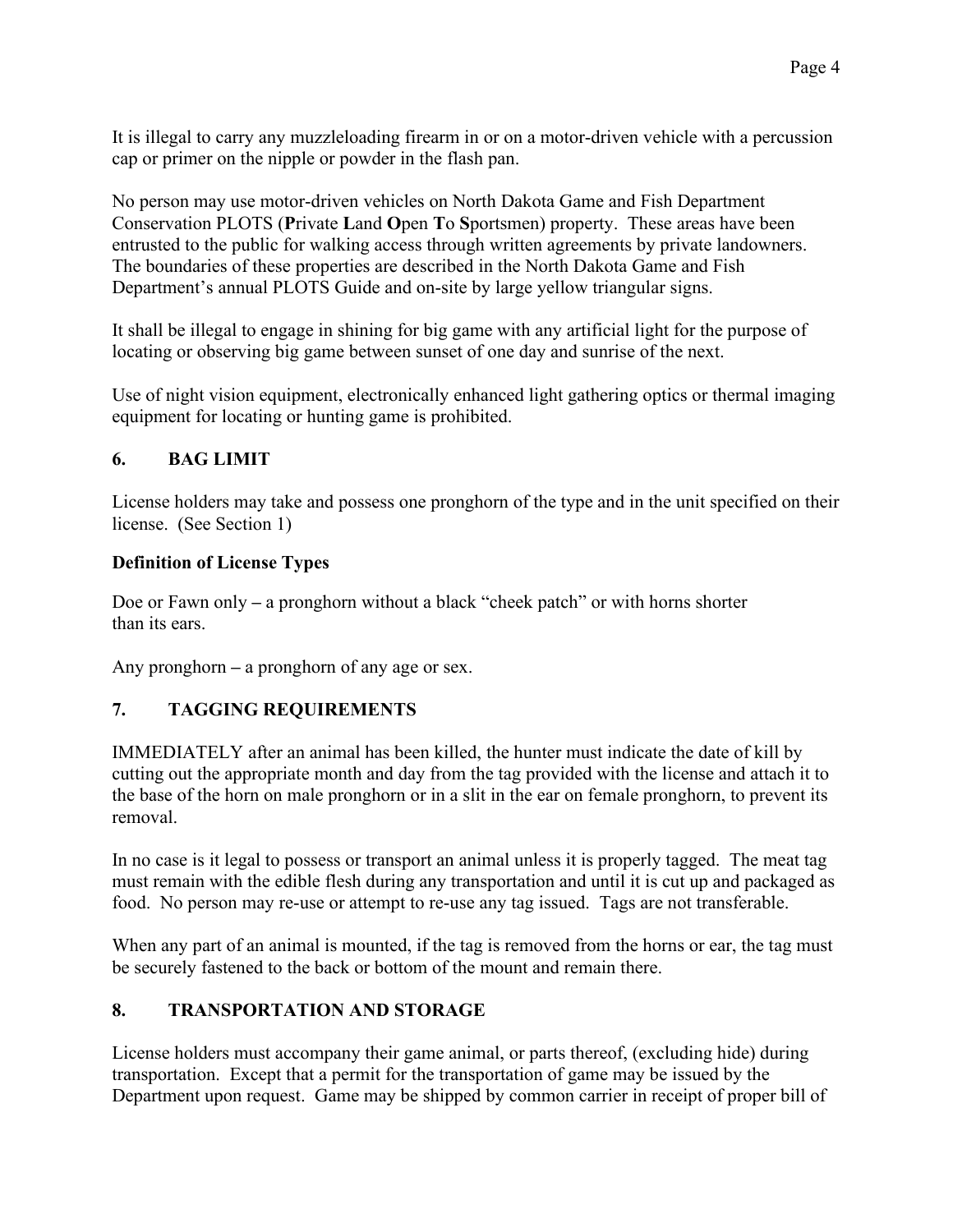lading. No resident of the state may ship big game or parts thereof (other than hides) out of the state without a permit from the Department.

A pronghorn carcass must be accompanied by the head to the final place of storage. No resident of the state may ship game or parts thereof (other than hides) out of the state without a permit from the Department. It is illegal to possess or transport another's game animal or parts thereof (excluding hide) without the license holder accompanying or as otherwise permitted. Processed and packaged meat of legally harvested game may be gifted to another. Unprocessed, unpackaged meat of legally harvested game may be gifted as follows: 1) Prior to reaching the licensee's permanent residence a transportation permit must be obtained and accompany the game meat. 2) After reaching the licensee's permanent residence if accompanied by the meat tag of the person who harvested the game.

Commercial processors and common carriers may possess any person's legally taken possession limit of game. The meat tag from the individuals license shall accompany the edible flesh through processing and be returned to the individual.

## **9. AREAS CLOSED TO HUNTING**

Federal or state properties such as refuges, sanctuaries, military installations, parks, or historic sites posted as no trespassing and/or no hunting are closed to the hunting of pronghorn.

### **10. WANTON WASTE**

No person shall kill or cripple any big game animal without making a reasonable effort to retrieve and retain the big game animal in his or her actual custody. No person shall waste, destroy, spoil, or abandon the edible flesh of a big game animal at the place where taken and between that place and either (a) his or her permanent residence (b) a taxidermist (c) a common carrier or (d) a commercial processor.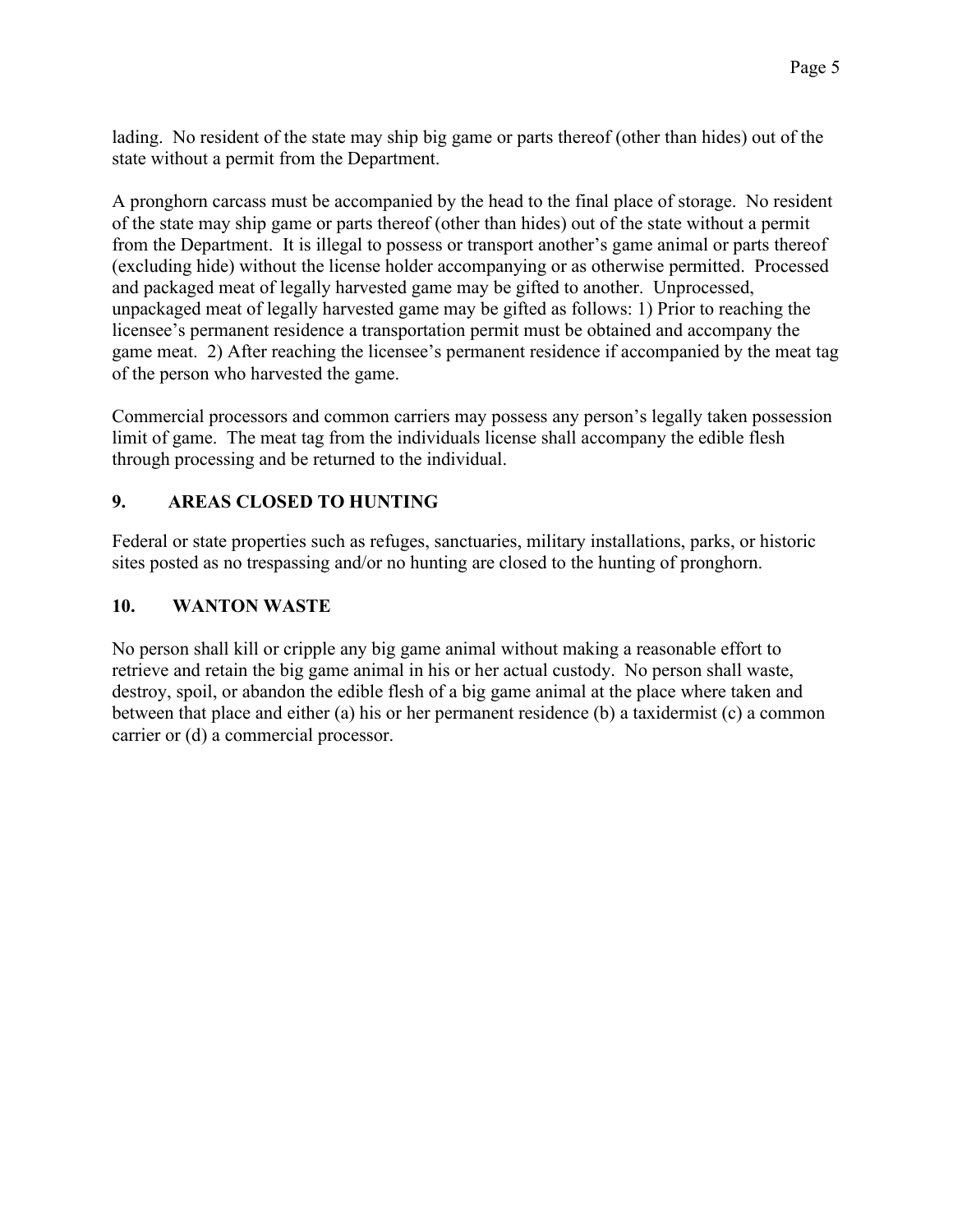### **11. HUNTING UNITS AND LICENSES AVAILABLE**

| A total of 1720 licenses as follows: (For unit descriptions see attached map.) |  |  |
|--------------------------------------------------------------------------------|--|--|
|--------------------------------------------------------------------------------|--|--|

|                                               | Any pronghorn  | Doe/fawn           |
|-----------------------------------------------|----------------|--------------------|
| Unit                                          | licenses       | pronghorn licenses |
| 1A                                            | 110            | 30                 |
| 1 <sub>D</sub>                                | 120            |                    |
| 2A                                            | 70             | 50                 |
| 2B                                            | 50             |                    |
| 3A                                            | 20             |                    |
| 3B                                            | 100            | 25                 |
| 4A                                            | 225            | 100                |
| 4C                                            | 50             |                    |
| 5A                                            | 70             | 25                 |
| 6A                                            | 160            | 100                |
| 7A                                            | 70             | 25                 |
| 8A                                            | 55             |                    |
| 10A                                           | 50             |                    |
| 11A                                           | 110            | 25                 |
| 13A                                           | 75             |                    |
|                                               |                |                    |
| Special Allocation <sup>1</sup>               | 3              |                    |
| Discretionary Special Allocation <sup>2</sup> | $\overline{2}$ |                    |
| Totals                                        | 1340           | 380                |

<sup>1</sup> The ND Hunter Educators Association and the Outdoor Adventure Foundation are each allocated one and two, additional pronghorn licenses, respectively, in accordance with N.D.C.C. 20.1-05.1-01. These licenses are valid for any open unit and any pronghorn regardless of age or sex. A recipient of one of these licenses may hunt in either the bow season or the regular season.

<sup>2</sup> Not more than two additional pronghorn licenses may be issued to eligible organizations to conduct a raffle or auction in accordance with N.D.C.C. 20.1-05.1-02. These licenses are valid for any open unit and any pronghorn regardless of age or sex. A recipient of one of these licenses may hunt in either the bow season or the regular season.

## **12. ADDITIONAL CONCURRENT SEASONS**

Additional seasons may be proclaimed for pronghorn and will run concurrently with the regular gun seasons, if the Game and Fish Director determines, after the regular lottery that an adequate number of licenses remain unissued.

#### **13. VIOLATIONS AND PENALTIES**

The following violations have the listed penalties:

**\*** Hunting before or after legal hours (Section 1) up to 30 minutes--penalty--\$100. In excess of 30 minutes--Class B misdemeanor.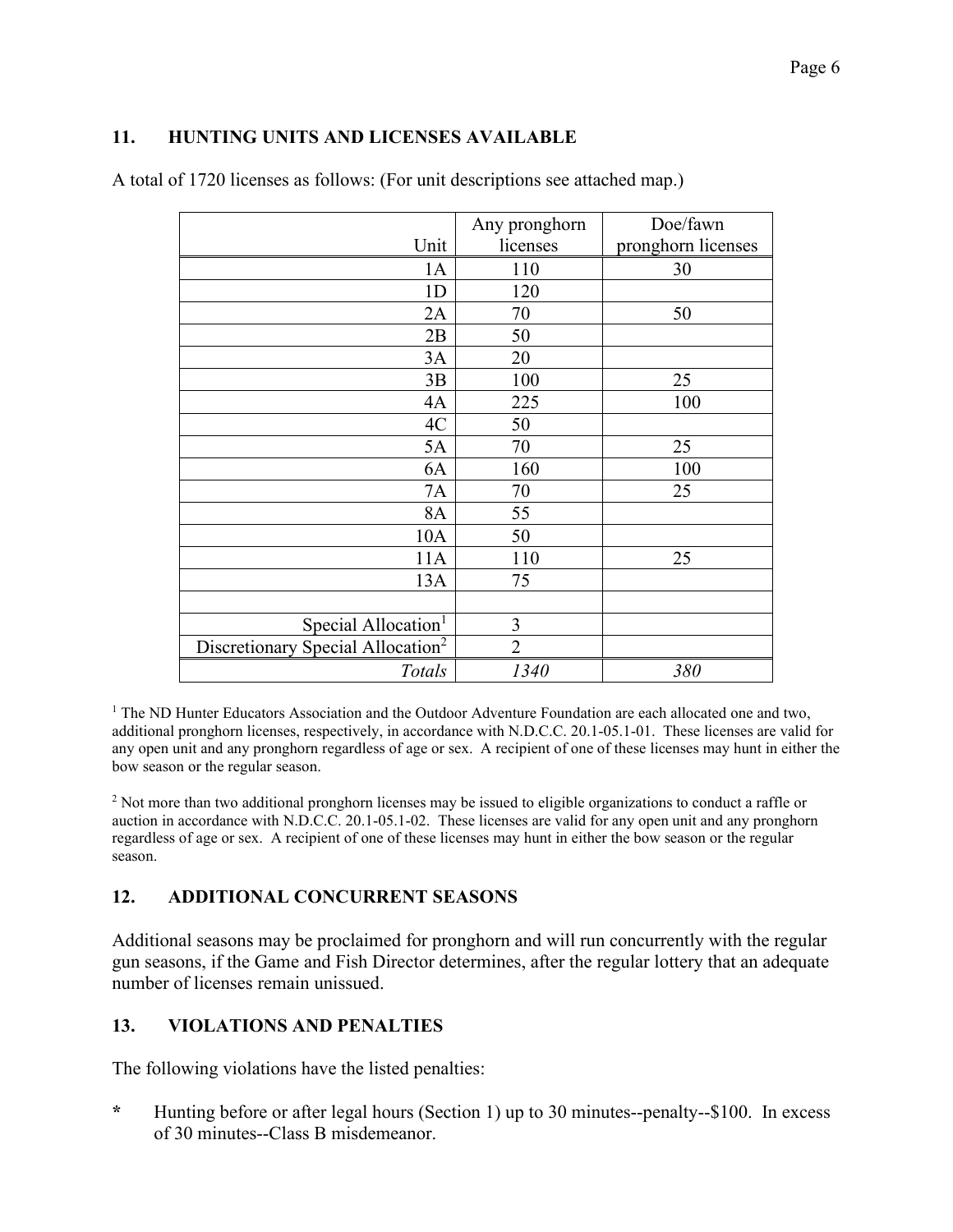- $\ast$ Use of illegal equipment (Section  $4 -$  Deer Bow season 1b)--penalty--noncriminal--\$100.
- $\star$ Use of motor-driven vehicle in a restricted area (Section 5)--penalty--\$50.
- Failure to possess the meat tag before being packaged as food or during transportation  $\ast$ (Section 7)--penalty--\$250.
- Fail to accompany, possessing or transporting another's game animal or parts thereof  $\star$ excluding hides (Section 8)--penalty--\$100.

**GIVEN UNDER MY HAND** and the Great Seal of the State of North Dakota this  $\frac{29}{\sqrt{2}}$  day of July, 2021.

Doug H urgum Governor

Attest:

Secretary of State

Deputy